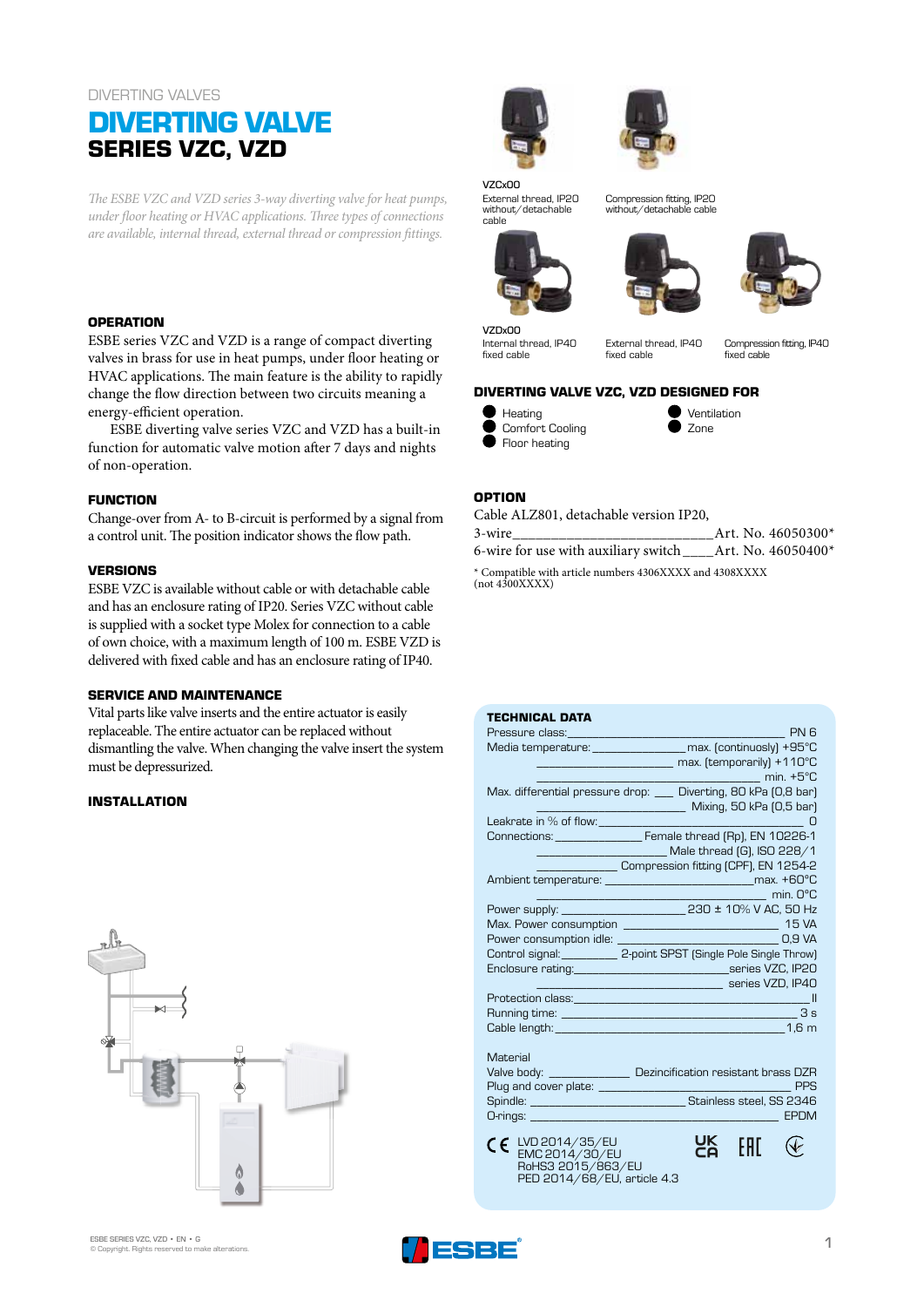# **DIVERTING VALVE SERIES VZC, VZD**





1 2 3



VZC162 VZC263

# **SERIES VZC162, EXTERNAL THREAD**

| Art. No. | Reference | <b>DN</b> | $Kvs*$ | Connection | А  | B  | $\sqrt{2}$<br>o | D  | E  | Cable<br>version    | <b>Note</b> | Weight<br>[kg] |
|----------|-----------|-----------|--------|------------|----|----|-----------------|----|----|---------------------|-------------|----------------|
| 43060600 | VZC162    | 15        | 3.5    | G 3/4"     | 70 | 42 | 99              | 70 | 58 | Detachable<br>cable |             | 0,5            |
| 43060700 | VZC162    | 20        | 6,0    | G 1"       | 70 | 42 | 99              | 70 | 58 | Without cable       |             | 0,5            |
| 43060800 | VZC162    | 20        | 6,0    | G 1"       | 70 | 42 | 99              | 70 | 58 | Detachable<br>cable |             | 0,5            |

### **SERIES VZC263, COMPRESSION FITTING**

| Art. No. | Reference | <b>DN</b> | $Kvs*$ | <b>Connection</b> | А   | B  | C  | D  | E  | <b>Cable</b><br>version | <b>Note</b> | Weight<br><b>Tkg]</b> |
|----------|-----------|-----------|--------|-------------------|-----|----|----|----|----|-------------------------|-------------|-----------------------|
| 43061400 | VZC263    | 20        | 4.5    | CPF 22 mm         | 111 | 49 | 99 | 70 | 58 | Detachable<br>cable     |             | 0,6                   |
| 43061600 | VZC263    | 25        | 6,0    | CPF 28 mm         | 114 | 56 | 99 | 70 | 58 | Detachable<br>cable     |             | 0,7                   |

\* Kvs-value in diverting mode measured as m3/h at a pressure drop of 1 bar. Kvs-value in mixing mode 10% lower. CPF = compression fitting



ESBE SERIES VZC, VZD • EN • G © Copyright. Rights reserved to make alterations.

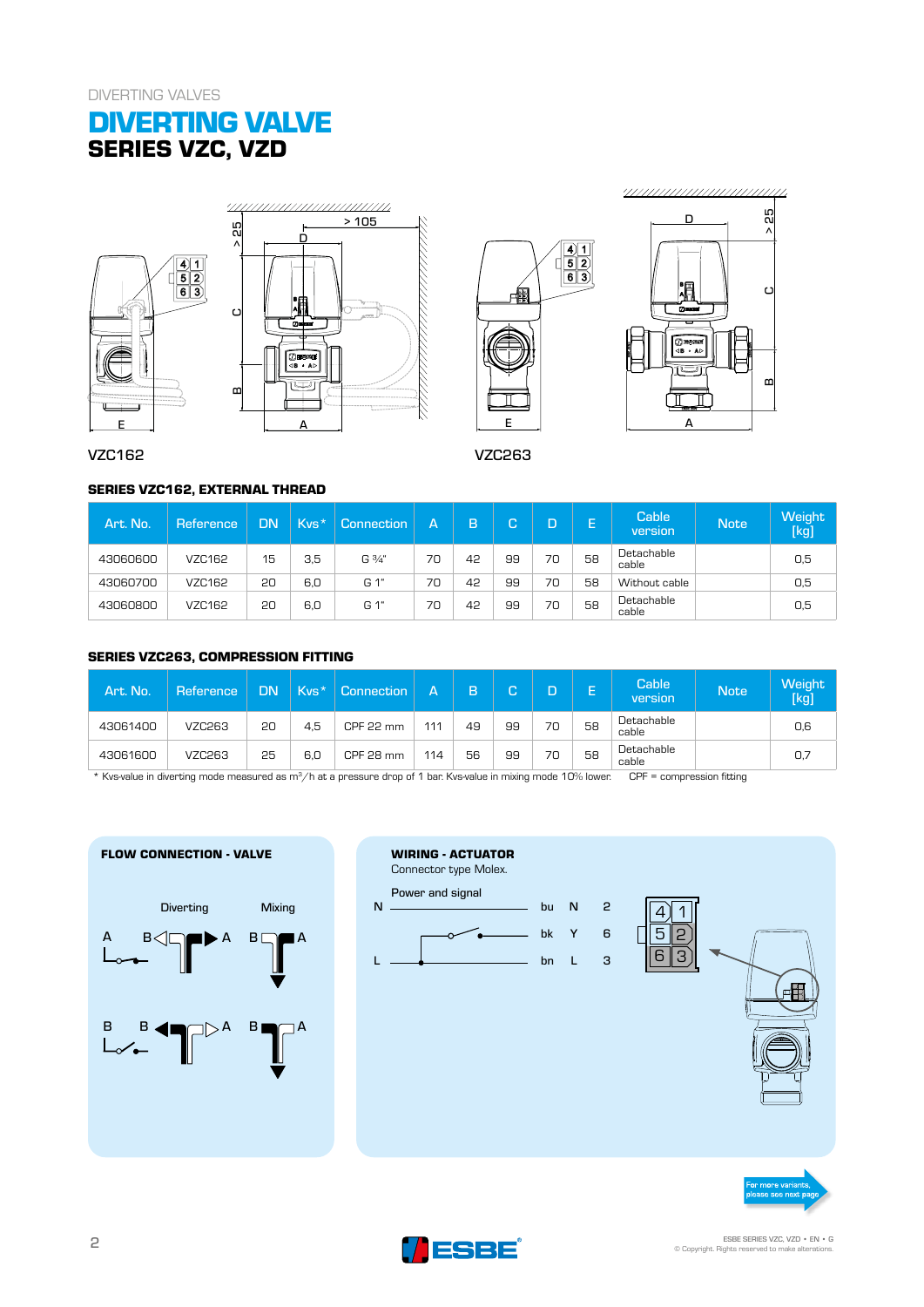# **DIVERTING VALVE SERIES VZC, VZD**







VZD161, VZD162 VZD263

### **SERIES VZD161, INTERNAL THREAD**

| Art. No. | Reference | DN. |     | $Kvs^*$   Connection | IΔ | B  | $\sqrt{2}$ | $\overline{\phantom{a}}$ |    | <b>Cable</b><br>version | <b>Note</b> | <b>Weight</b><br><b>Tkgj</b> |
|----------|-----------|-----|-----|----------------------|----|----|------------|--------------------------|----|-------------------------|-------------|------------------------------|
| 43080100 | VZD161    | 20  | 6.0 | Rp 3/4"              | 70 | 42 | 99         | 70                       | 58 | Fixed cable             |             |                              |

K

# **SERIES VZD162, EXTERNAL THREAD**

| Art. No.' | Reference | DN | Kvs* | Connection | А  | B  | റ  | n<br>ш | −  | Cable'<br>version | <b>Note</b> | Weight <sup>1</sup><br>[kg]\ |
|-----------|-----------|----|------|------------|----|----|----|--------|----|-------------------|-------------|------------------------------|
| 43080300  | VZD162    | 15 | 3,5  | G 3/4"     | 70 | 42 | 99 | 70     | 58 | Fixed cable       |             | 0,5                          |
| 43080400  | VZD162    | 20 | 6,0  | G 1"       | 70 | 42 | 99 | 70     | 58 | Fixed cable       |             | 0,5                          |

### **SERIES VZD263, COMPRESSION FITTING**

| Art. No. | <b>Reference</b> | DN' | $Kvs*$ | <b>Connection</b> |     | B  | ⌒  | D  | -  | Cable <sup>1</sup><br>version | <b>Note</b> | <b>Weight</b><br>[kg] |
|----------|------------------|-----|--------|-------------------|-----|----|----|----|----|-------------------------------|-------------|-----------------------|
| 43080700 | VZD263           | 20  | 4.5    | CPF 22 mm         | 111 | 49 | 99 | 70 | 58 | Fixed cable                   |             | 0,6                   |
| 43080800 | VZD263           | 25  | 6,0    | CPF 28 mm         | 114 | 56 | 99 | 70 | 58 | Fixed cable                   |             | 0,7                   |

\* Kvs-value in diverting mode measured as m3/h at a pressure drop of 1 bar. Kvs-value in mixing mode 10% lower. CPF = compression fitting